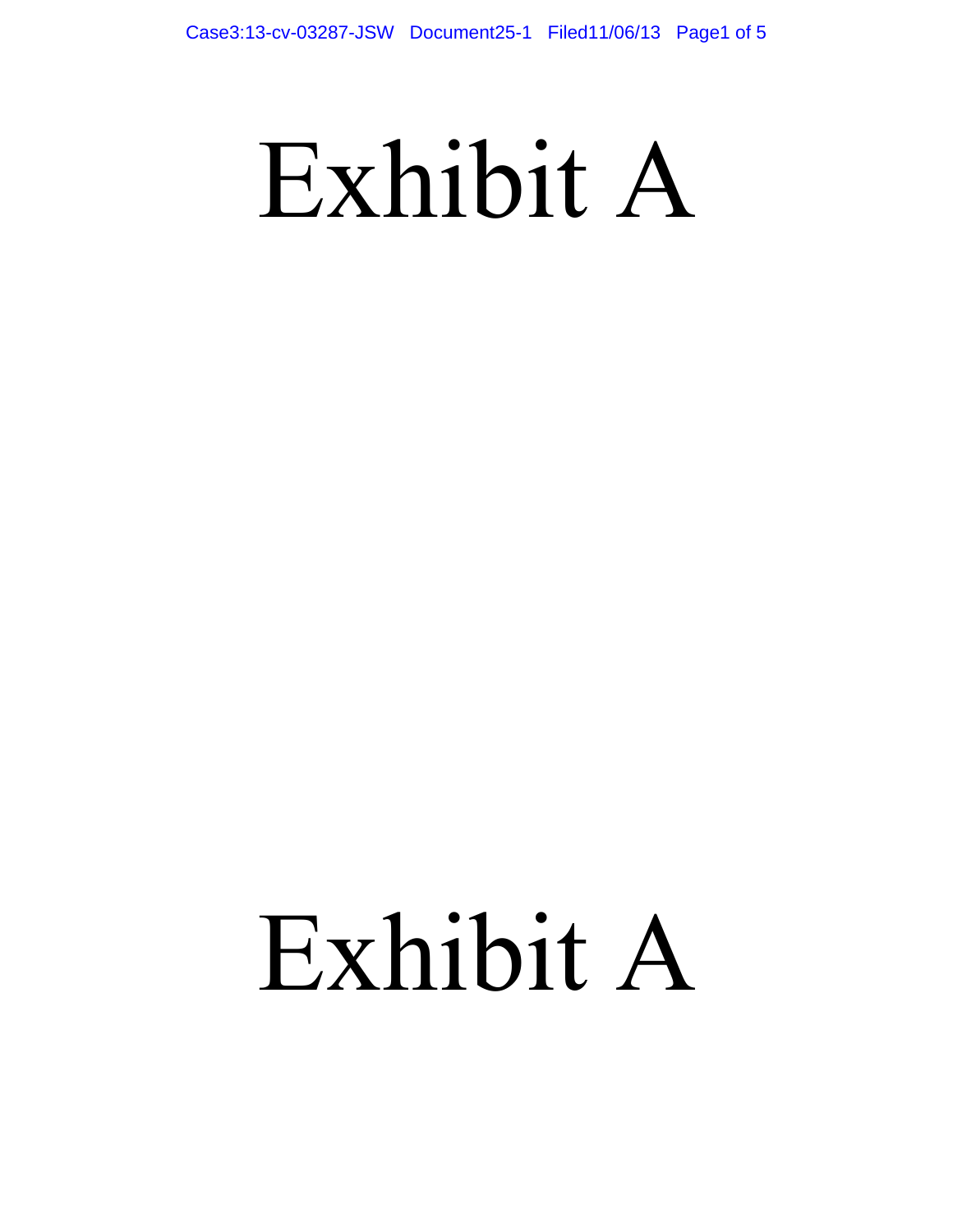

**December 16, 2005**

## **Bush Lets U.S. Spy on Callers Without Courts**

### **By JAMES RISEN and ERIC LICHTBLAU**

### **Correction Appended**

WASHINGTON, Dec. 15 - Months after the Sept. 11 attacks, President Bush secretly authorized the National Security Agency to eavesdrop on Americans and others inside the United States to search for evidence of terrorist activity without the court-approved warrants ordinarily required for domestic spying, according to government officials.

Under a presidential order signed in 2002, the intelligence agency has monitored the international telephone calls and international e-mail messages of hundreds, perhaps thousands, of people inside the United States without warrants over the past three years in an effort to track possible "dirty numbers" linked to Al Qaeda, the officials said. The agency, they said, still seeks warrants to monitor entirely domestic communications.

The previously undisclosed decision to permit some eavesdropping inside the country without court approval was a major shift in American intelligence-gathering practices, particularly for the National Security Agency, whose mission is to spy on communications abroad. As a result, some officials familiar with the continuing operation have questioned whether the surveillance has stretched, if not crossed, constitutional limits on legal searches.

"This is really a sea change," said a former senior official who specializes in national security law. "It's almost a mainstay of this country that the N.S.A. only does foreign searches."

Nearly a dozen current and former officials, who were granted anonymity because of the classified nature of the program, discussed it with reporters for The New York Times because of their concerns about the operation's legality and oversight.

According to those officials and others, reservations about aspects of the program have also been expressed by Senator John D. Rockefeller IV, the West Virginia Democrat who is the vice chairman of the Senate Intelligence Committee, and a judge presiding over a secret court that oversees intelligence matters. Some of the questions about the agency's new powers led the administration to temporarily suspend the operation last year and impose more restrictions, the officials said.

The Bush administration views the operation as necessary so that the agency can move quickly to monitor communications that may disclose threats to the United States, the officials said. Defenders of the program say it has been a critical tool in helping disrupt terrorist plots and prevent attacks inside the United States.

Administration officials are confident that existing safeguards are sufficient to protect the privacy and civil liberties of Americans, the officials say. In some cases, they said, the Justice Department eventually seeks warrants if it wants to expand the eavesdropping to include communications confined within the United States. The officials said the administration had briefed Congressional leaders about the program and notified the judge in charge of the Foreign Intelligence Surveillance Court, the secret Washington court that deals with national security issues.

The White House asked The New York Times not to publish this article, arguing that it could jeopardize continuing investigations and alert would-be terrorists that they might be under scrutiny. After meeting with senior administration officials to hear their concerns, the newspaper delayed publication for a year to conduct additional reporting. Some information that administration officials argued could be useful to terrorists has been omitted.

### **Dealing With a New Threat**

While many details about the program remain secret, officials familiar with it say the N.S.A. eavesdrops without warrants on up to 500 people in the United States at any given time. The list changes as some names are added and others dropped, so the number monitored in this country may have reached into the thousands since the program began, several officials said. Overseas, about 5,000 to 7,000 people suspected of terrorist ties are monitored at one time, according to those officials.

Several officials said the eavesdropping program had helped uncover a plot by Iyman Faris, an Ohio trucker and naturalized citizen who pleaded guilty in 2003 to supporting Al Qaeda by planning to bring down the Brooklyn Bridge with blowtorches. What appeared to be another Qaeda plot, involving fertilizer bomb attacks on British pubs and train stations, was exposed last year in part through the program, the officials said. But they said most people targeted for N.S.A. monitoring have never been charged with a crime, including an Iranian-American doctor in the South who came under suspicion because of what one official described as dubious ties to Osama bin Laden.

The eavesdropping program grew out of concerns after the Sept. 11 attacks that the nation's intelligence agencies were not poised to deal effectively with the new threat of Al Qaeda and that they were handcuffed by legal and bureaucratic restrictions better suited to peacetime than war, according to officials. In response, President Bush significantly eased limits on American intelligence and law enforcement agencies and the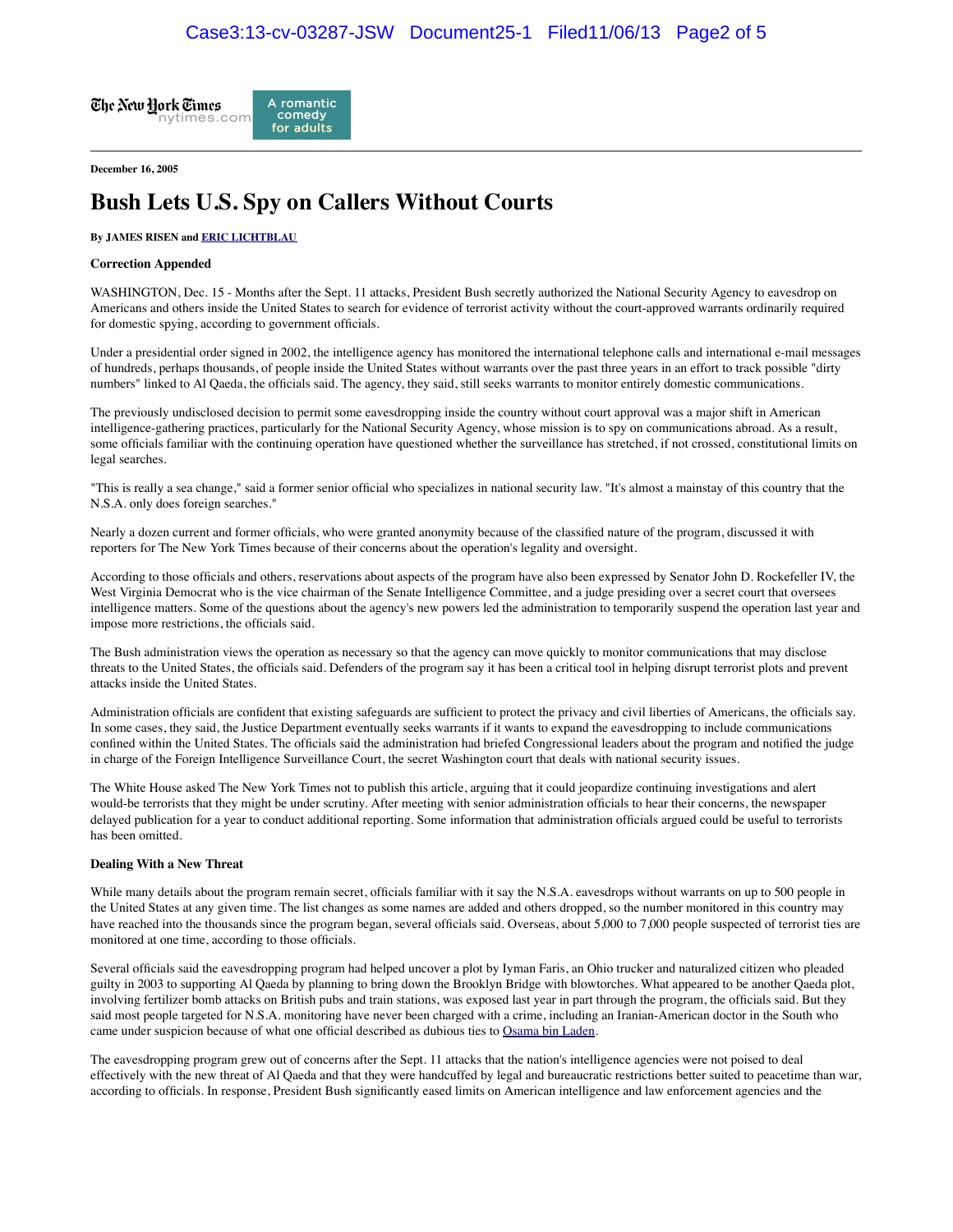military.

But some of the administration's antiterrorism initiatives have provoked an outcry from members of Congress, watchdog groups, immigrants and others who argue that the measures erode protections for civil liberties and intrude on Americans' privacy.

Opponents have challenged provisions of the USA Patriot Act, the focus of contentious debate on Capitol Hill this week, that expand domestic surveillance by giving the Federal Bureau of Investigation more power to collect information like library lending lists or Internet use. Military and F.B.I. officials have drawn criticism for monitoring what were largely peaceful antiwar protests. The Pentagon and the Department of Homeland Security were forced to retreat on plans to use public and private databases to hunt for possible terrorists. And last year, the Supreme Court rejected the administration's claim that those labeled "enemy combatants" were not entitled to judicial review of their open-ended detention.

Mr. Bush's executive order allowing some warrantless eavesdropping on those inside the United States - including American citizens, permanent legal residents, tourists and other foreigners - is based on classified legal opinions that assert that the president has broad powers to order such searches, derived in part from the September 2001 Congressional resolution authorizing him to wage war on Al Qaeda and other terrorist groups, according to the officials familiar with the N.S.A. operation.

The National Security Agency, which is based at Fort Meade, Md., is the nation's largest and most secretive intelligence agency, so intent on remaining out of public view that it has long been nicknamed "No Such Agency." It breaks codes and maintains listening posts around the world to eavesdrop on foreign governments, diplomats and trade negotiators as well as drug lords and terrorists. But the agency ordinarily operates under tight restrictions on any spying on Americans, even if they are overseas, or disseminating information about them.

What the agency calls a "special collection program" began soon after the Sept. 11 attacks, as it looked for new tools to attack terrorism. The program accelerated in early 2002 after the Central Intelligence Agency started capturing top Qaeda operatives overseas, including Abu Zubaydah, who was arrested in Pakistan in March 2002. The C.I.A. seized the terrorists' computers, cellphones and personal phone directories, said the officials familiar with the program. The N.S.A. surveillance was intended to exploit those numbers and addresses as quickly as possible, they said.

In addition to eavesdropping on those numbers and reading e-mail messages to and from the Qaeda figures, the N.S.A. began monitoring others linked to them, creating an expanding chain. While most of the numbers and addresses were overseas, hundreds were in the United States, the officials said.

Under the agency's longstanding rules, the N.S.A. can target for interception phone calls or e-mail messages on foreign soil, even if the recipients of those communications are in the United States. Usually, though, the government can only target phones and e-mail messages in the United States by first obtaining a court order from the Foreign Intelligence Surveillance Court, which holds its closed sessions at the Justice Department.

Traditionally, the F.B.I., not the N.S.A., seeks such warrants and conducts most domestic eavesdropping. Until the new program began, the N.S.A. typically limited its domestic surveillance to foreign embassies and missions in Washington, New York and other cities, and obtained court orders to do so.

Since 2002, the agency has been conducting some warrantless eavesdropping on people in the United States who are linked, even if indirectly, to suspected terrorists through the chain of phone numbers and e-mail addresses, according to several officials who know of the operation. Under the special program, the agency monitors their international communications, the officials said. The agency, for example, can target phone calls from someone in New York to someone in Afghanistan.

Warrants are still required for eavesdropping on entirely domestic-to-domestic communications, those officials say, meaning that calls from that New Yorker to someone in California could not be monitored without first going to the Federal Intelligence Surveillance Court.

### **A White House Briefing**

After the special program started, Congressional leaders from both political parties were brought to Vice President Dick Cheney's office in the White House. The leaders, who included the chairmen and ranking members of the Senate and House intelligence committees, learned of the N.S.A. operation from Mr. Cheney, Lt. Gen. Michael V. Hayden of the Air Force, who was then the agency's director and is now a full general and the principal deputy director of national intelligence, and George J. Tenet, then the director of the C.I.A., officials said.

It is not clear how much the members of Congress were told about the presidential order and the eavesdropping program. Some of them declined to comment about the matter, while others did not return phone calls.

Later briefings were held for members of Congress as they assumed leadership roles on the intelligence committees, officials familiar with the program said. After a 2003 briefing, Senator Rockefeller, the West Virginia Democrat who became vice chairman of the Senate Intelligence Committee that year, wrote a letter to Mr. Cheney expressing concerns about the program, officials knowledgeable about the letter said. It could not be determined if he received a reply. Mr. Rockefeller declined to comment. Aside from the Congressional leaders, only a small group of people, including several cabinet members and officials at the N.S.A., the C.I.A. and the Justice Department, know of the program.

Some officials familiar with it say they consider warrantless eavesdropping inside the United States to be unlawful and possibly unconstitutional, amounting to an improper search. One government official involved in the operation said he privately complained to a Congressional official about his doubts about the program's legality. But nothing came of his inquiry. "People just looked the other way because they didn't want to know what was going on," he said.

A senior government official recalled that he was taken aback when he first learned of the operation. "My first reaction was, 'We're doing what?' "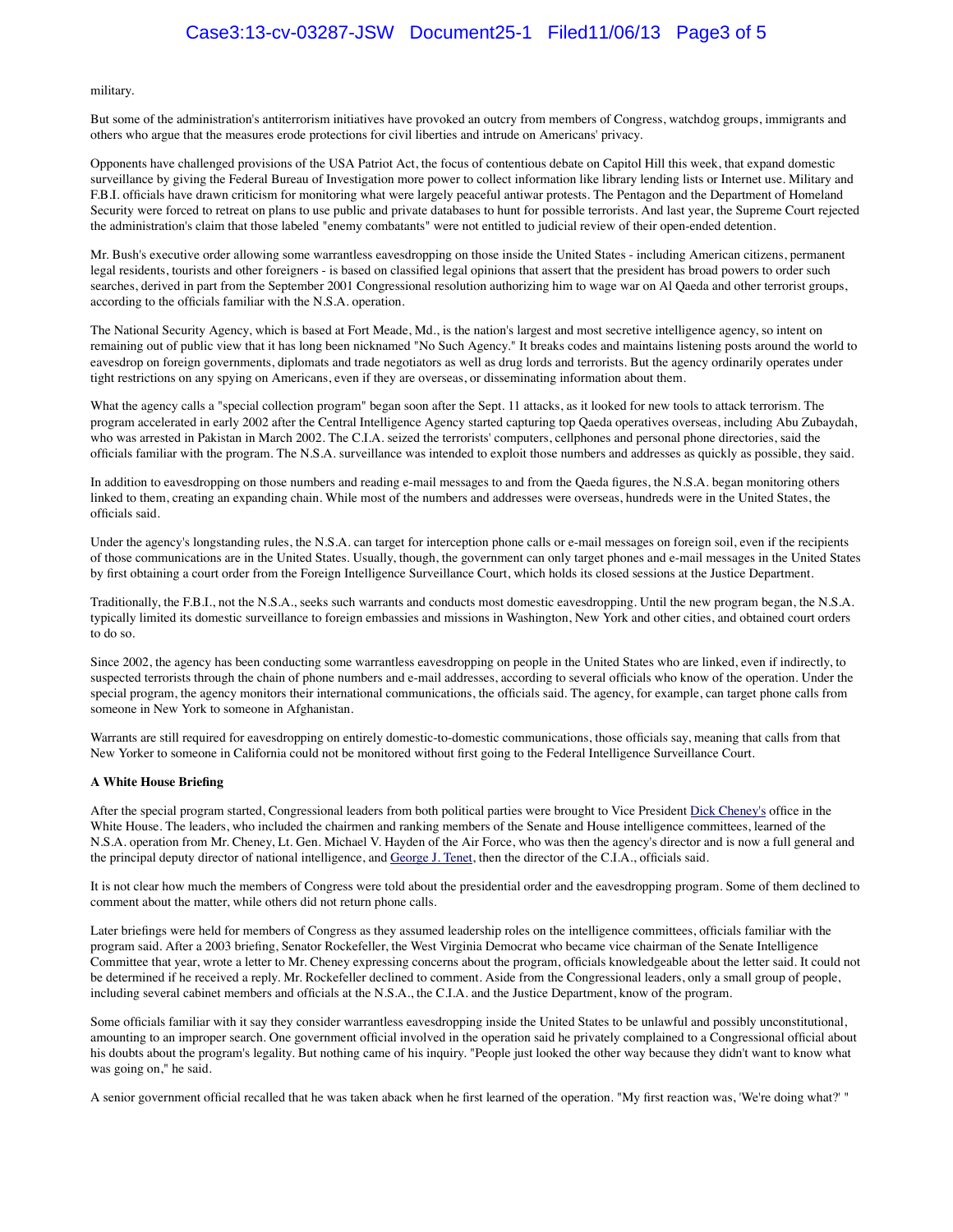he said. While he said he eventually felt that adequate safeguards were put in place, he added that questions about the program's legitimacy were understandable.

Some of those who object to the operation argue that is unnecessary. By getting warrants through the foreign intelligence court, the N.S.A. and F.B.I. could eavesdrop on people inside the United States who might be tied to terrorist groups without skirting longstanding rules, they say.

The standard of proof required to obtain a warrant from the Foreign Intelligence Surveillance Court is generally considered lower than that required for a criminal warrant - intelligence officials only have to show probable cause that someone may be "an agent of a foreign power," which includes international terrorist groups - and the secret court has turned down only a small number of requests over the years. In 2004, according to the Justice Department, 1,754 warrants were approved. And the Foreign Intelligence Surveillance Court can grant emergency approval for wiretaps within hours, officials say.

Administration officials counter that they sometimes need to move more urgently, the officials said. Those involved in the program also said that the N.S.A.'s eavesdroppers might need to start monitoring large batches of numbers all at once, and that it would be impractical to seek permission from the Foreign Intelligence Surveillance Court first, according to the officials.

The N.S.A. domestic spying operation has stirred such controversy among some national security officials in part because of the agency's cautious culture and longstanding rules.

Widespread abuses - including eavesdropping on Vietnam War protesters and civil rights activists - by American intelligence agencies became public in the 1970's and led to passage of the Foreign Intelligence Surveillance Act, which imposed strict limits on intelligence gathering on American soil. Among other things, the law required search warrants, approved by the secret F.I.S.A. court, for wiretaps in national security cases. The agency, deeply scarred by the scandals, adopted additional rules that all but ended domestic spying on its part.

After the Sept. 11 attacks, though, the United States intelligence community was criticized for being too risk-averse. The National Security Agency was even cited by the independent 9/11 Commission for adhering to self-imposed rules that were stricter than those set by federal law.

### **Concerns and Revisions**

Several senior government officials say that when the special operation began, there were few controls on it and little formal oversight outside the N.S.A. The agency can choose its eavesdropping targets and does not have to seek approval from Justice Department or other Bush administration officials. Some agency officials wanted nothing to do with the program, apparently fearful of participating in an illegal operation, a former senior Bush administration official said. Before the 2004 election, the official said, some N.S.A. personnel worried that the program might come under scrutiny by Congressional or criminal investigators if Senator John Kerry, the Democratic nominee, was elected president.

In mid-2004, concerns about the program expressed by national security officials, government lawyers and a judge prompted the Bush administration to suspend elements of the program and revamp it.

For the first time, the Justice Department audited the N.S.A. program, several officials said. And to provide more guidance, the Justice Department and the agency expanded and refined a checklist to follow in deciding whether probable cause existed to start monitoring someone's communications, several officials said.

A complaint from Judge Colleen Kollar-Kotelly, the federal judge who oversees the Federal Intelligence Surveillance Court, helped spur the suspension, officials said. The judge questioned whether information obtained under the N.S.A. program was being improperly used as the basis for F.I.S.A. wiretap warrant requests from the Justice Department, according to senior government officials. While not knowing all the details of the exchange, several government lawyers said there appeared to be concerns that the Justice Department, by trying to shield the existence of the N.S.A. program, was in danger of misleading the court about the origins of the information cited to justify the warrants.

One official familiar with the episode said the judge insisted to Justice Department lawyers at one point that any material gathered under the special N.S.A. program not be used in seeking wiretap warrants from her court. Judge Kollar-Kotelly did not return calls for comment.

A related issue arose in a case in which the F.B.I. was monitoring the communications of a terrorist suspect under a F.I.S.A.-approved warrant, even though the National Security Agency was already conducting warrantless eavesdropping.

According to officials, F.B.I. surveillance of Mr. Faris, the Brooklyn Bridge plotter, was dropped for a short time because of technical problems. At the time, senior Justice Department officials worried what would happen if the N.S.A. picked up information that needed to be presented in court. The government would then either have to disclose the N.S.A. program or mislead a criminal court about how it had gotten the information.

Several national security officials say the powers granted the N.S.A. by President Bush go far beyond the expanded counterterrorism powers granted by Congress under the USA Patriot Act, which is up for renewal. The House on Wednesday approved a plan to reauthorize crucial parts of the law. But final passage has been delayed under the threat of a Senate filibuster because of concerns from both parties over possible intrusions on Americans' civil liberties and privacy.

Under the act, law enforcement and intelligence officials are still required to seek a F.I.S.A. warrant every time they want to eavesdrop within the United States. A recent agreement reached by Republican leaders and the Bush administration would modify the standard for F.B.I. wiretap warrants, requiring, for instance, a description of a specific target. Critics say the bar would remain too low to prevent abuses.

Bush administration officials argue that the civil liberties concerns are unfounded, and they say pointedly that the Patriot Act has not freed the